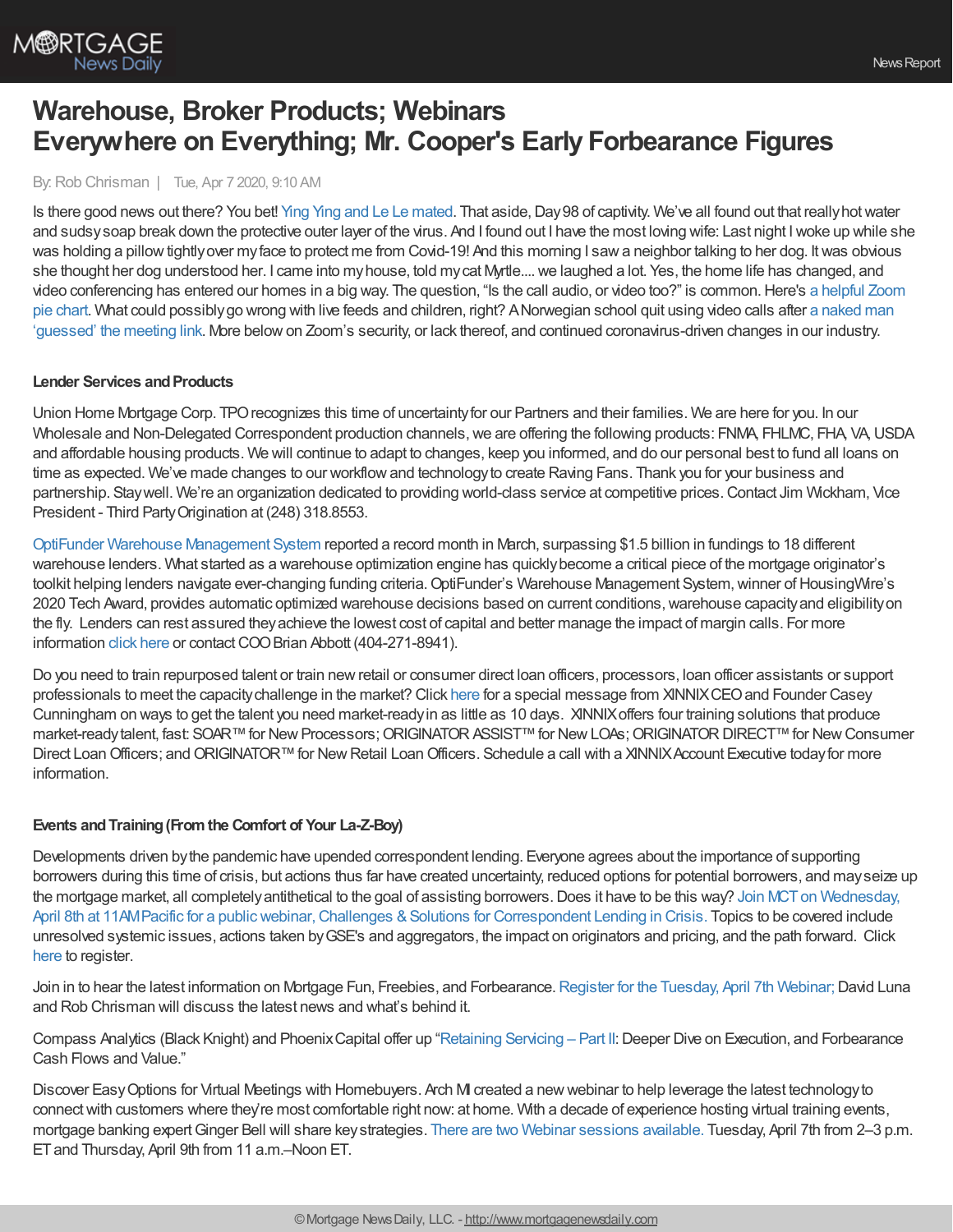

The Franklin American Mortgage April 2020 Wholesale ["Customer](https://wholesalestorefront.franklinamerican.com/calendar/) Training Calendar" is nowavailable. This month's calendar offers a varietyof training opportunities such as: Mortgage Fraud, Working Virtually, Amazon andGoogle's Impact on Today's Borrowers, Pump up theGram: AGuide to Instagram Marketing in 2020 and LoanOfficer's Checklist for Success.

Join Offit-Kurman for a webinar on April 7th at 12 pm ET. [Register](https://register.gotowebinar.com/register/4815501795273335822) for Responding to the Economic Challenges of COVID-19 on Lenders.

Join the MBA/MWWebinar on [Thursday,](https://www.mbamw.org/ev_calendar_day.asp?date=4/9/2020&eventid=109) April 9th: The Coronavirus, Data Security & Cybersecurity, and Avoiding Common Pitfalls.

James Brody, Johnston Thomas' Mortgage Banking Practice Group Chairman, will discuss navigating regulatory requirements and remaining resilient during the pandemic, including newFLSAexemption changes, loan originator compensation &the LOComp Rule, EPD &EPOadjustments, consumer privacyand data security, and vendor risk management best practices. Thursday, April 9 from 1:30 - 2:30 PM ET/ 10:30 - 11:30 AMPT.

On April 15 and 16, the Mortgage 2020-Live Virtual [Conference](https://www.knowledgecoop.com/products/revcon-mortgage-2020) brings together dozens of top mortgage industryleaders and thousands of mortgage professionals for a two-dayinteractive summit thatwill tackle the toughest production, legal and compliance issues facing us today, all designed to help you better navigate the new mortgage origination, servicing and technologychallenges. Learn the latest from HUD, the GSEs, the MBA and ABA and more, direct from featured speakers such as Dave Stevens, HUD's Brian Montgomery, me, Flagstar's KristyFercho, MBA's Chief Economist Michael Fratantoni, JayBrinkmann, and others. Presented byFirstline Compliance, The Knowledge Coop and Shred Media. Conference passes are available now. Every attendee receives access to two days of live and recorded content and interactiveQ&A, multiple conference tracks including production and compliance,which will remain available on the conference website for 30 days for all attendees.

Altisource is hosting a one-day virtual summit on how Covid-19 is impacting the mortgage industry. The Mortgage Industry Pandemic Summit will take place on May 6 featuring 28 of the most influential leaders in Originations, Servicing, Vendor Management and Government discussing the operational challenges facing mortgage and real estate companies as a result of the pandemic. There is no cost to attend and registrants can select the all-access option for all sessions or choose individual sessions that interest them the most.

Even during uncertain times, efficient compliance must still be a priority.October Research will host Mayer Brown's Kris Kullyand ARMCO's KaceyOlson on the "Streamlining the [HMDAProcess"](https://www.octoberstore.com/Streamlining_the_HMDA_Process_p/orw050720.htm) webinar 2 p.m. May7th. Theywill share their experience on innovating the Home Mortgage Disclosure Act (HMDA) process to make it easier to staycompliant. Address the recent changes to the HMDAregulations without overwhelming your staff and even improve your business.

## **Corona Changes**

Videoconferencing's Zoom is all the rage. Just be careful what you sayon it. It allows users to access meetings with a specialized URL but Zoom URLs use a meeting IDwith 9 to 11 digits, and byrandomlyguessing IDs within that realm of digits, hackers can obtain access to unprotected meetings. This has led to hackers and pranksters entering conferences and wreaking havoc. This is a prettyglaring security issue: a simple software program designed to sniff out different Zoom URLs was able to find 100 meetings per hour. It might not even require sophisticated software be used: a random digit dialing can produce a one-in-seven [partycrashing](https://krebsonsecurity.com/2020/04/war-dialing-tool-exposes-zooms-password-problems/) success rate. Zoom's responded bymaking passwords the default on future meetings, but that's not going to solve the problem for meetings that are necessarilyopen. Like AA,which more and more mortgage bankers appear to be headed toward.

Mr.Cooper says it placed 86,000 [customers](https://www.dallasnews.com/business/banking/2020/04/06/coppell-based-mr-cooper-puts-86000-customers-on-mortgage-forbearance-plans/) (2.5 percent) on forbearance plans in the firstweek after Congress approved a bailout and relief package intended to help consumers through the coronavirus pandemic. The nation's largest nonbank mortgage servicer said forbearance volumes ranged from 8,000 to 22,000 a daythrough Friday.

The Federal Reserve will establish a facilityto facilitate lending to small businesses via the SBA's Paycheck [Protection](https://www.federalreserve.gov/newsevents/pressreleases/monetary20200406a.htm?) Program (PPP) by providing term financing backed byPPPloans. Additional details will be announced bythe Federal Reserve later this week.

The Mortgage Bankers Association brought together industryleaders and affordable housing advocates in a public [statement](http://mba-pa.informz.net/z/cjUucD9taT03ODc3MTAxJnA9MSZ1PTkxMjA2OTUxMyZsaT02NDYyOTg0MQ/index.html) to draw attention to the need for a liquidityfacilityfor residential and multifamilymortgage servicers. It's needed. Simplyput, how'd you like to be an independent mortgage banker with \$20 million in the bank and possiblyhave to come up with that much everymonth to cover the borrowers in your servicing portfolio not making their payments?

Redwood Trust turned heads Friday…"effective immediately: for loans alreadysubmitted to Redwood for review, but for which purchase price and terms letters (PPTLs) have not been executed byRedwood and the seller, all funding and purchase decisions will be assessed on a case-by-case basis prior to execution of a PPTL. For loans for which PPTLs have been executed by Redwood and the seller, Redwood will fund the purchase of those loans on the PPTL funding date; and Redwood is not accepting new file deliveries for purchase requests.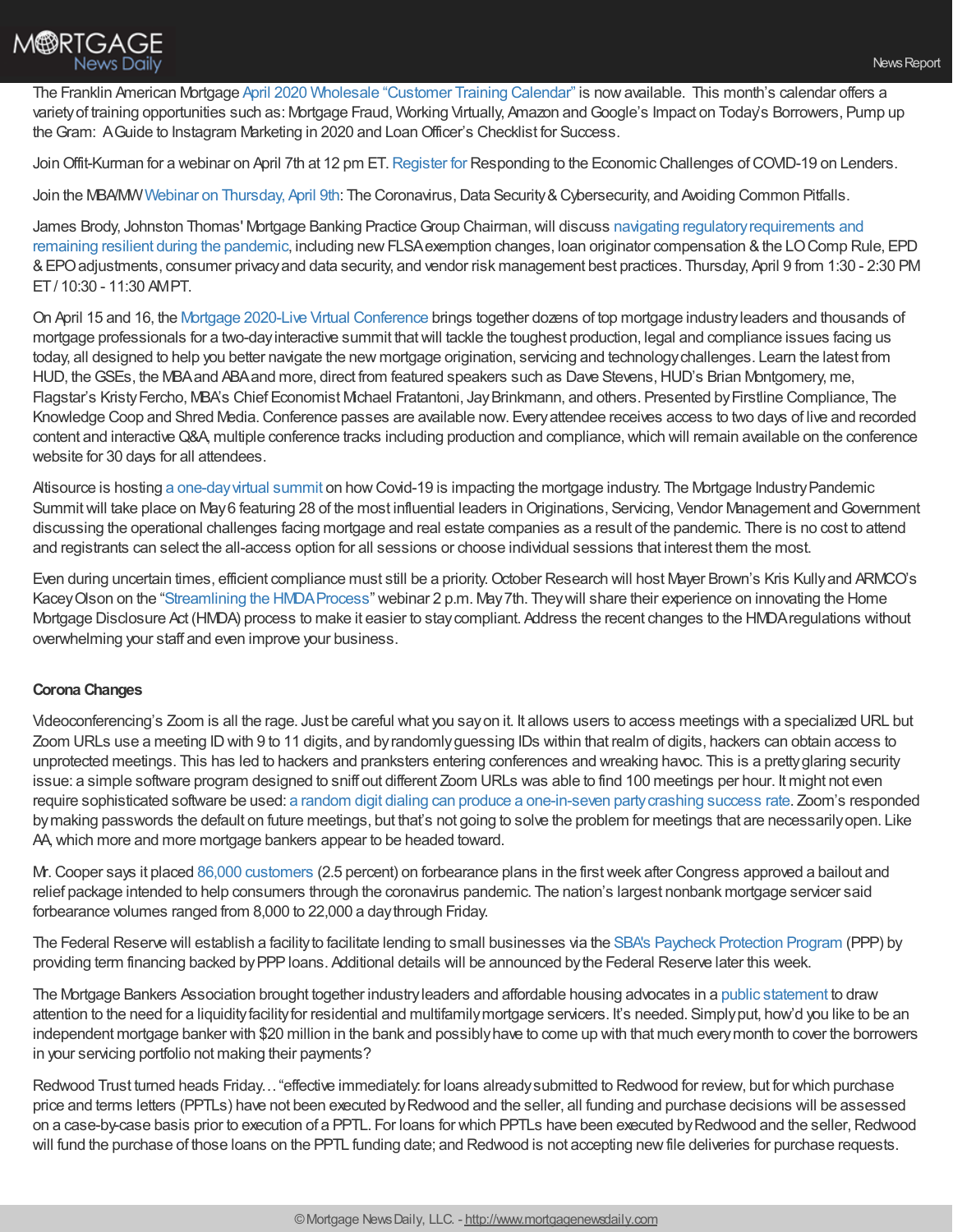

I have received many questions about Wells Fargo Funding's jumbo product ceasing. One can check out this [write](https://www.bizjournals.com/sanfrancisco/news/2020/04/05/wells-fargo-closes-loan-window-for-sba-relief.html?ana=apple_albuquerque) up mentioning the regulatoryasset cap imposed bythe U.S.Government. To be blunt, and simple, if Wells can onlyhold so manyassets, and a jumbo loan is an asset,well, that's that. "Everyorganization, including Wells Fargo, must carefullyevaluate howwe serve customers and manage risk, while also maintaining balance sheet discipline in this environment."

Don't forget PennyMac is aligning with the direction outlined by F&F regarding forbearance, and "therefore, any loan in forbearance or for which forbearance has been requested is not eligible for purchase by PennyMac." PennyMac also stated, "Additionally, any loan that is in forbearance or for which forbearance has been requested up to 15 days post purchase by PennyMac may result in a repurchase."

Caliber Home Loans sent, "Effective with Commitment Confirmations issued on or after April 7 we will be updating the Caliber Government and Government High Balance Loan Level Price Adjustments (to be) reflected on the rate sheets published on April 7." As you can imagine, the focus is on lowcredit score products as it is with so manyother investors.

Fremont Bank told brokers, regarding F&F's appraisal policies, "The temporary flexibilities apply to Conventional Conforming, High Balance and Super Conforming loan products only and do not apply to Portfolio ARMs, HELOCs, Gold Jumbo, Diamond Jumbo or FHA loan products. Brokers cannot currently order Exterior Only or Desktop appraisals via MORRIS and will need to order a Traditional Appraisal on our website. We have implemented a process in which each appraisal order will be reviewed and then modified to the temporaryappraisal type based on transaction type and the GSE Permissible Appraisal..."

Keep in mind that the U.S. government has stepped in to offer homeowners financial relief during this unprecedented time with the Coronavirus Aid,Relief, and Economic Security(CARES) Act.**Government-sponsoredagencies suchas Fannie Mae andFreddie Macwill offer forbearance agreements with protections for those homeowners in need where there is an agreement between a homeowner and** their mortgage servicer to suspend payments for a period of time. The homeowner does not incur late fees or other penalties during the forbearance.

"The devil's in the details," as theysay. Look for servicers ensuring payment relief byproviding forbearance for up to 12 months. Waiving assessments of penalties or late fees. Halting of foreclosures and evictions of borrowers living in homes owned by the mortgage servicer until at least May17, 2020 (Freddie Mac). Suspending the reporting to credit bureaus of past due payments of those in forbearance due to the COVID-19 emergency.Offering loan modifications for payment relief to keep mortgage payments the same after the forbearance period. Borrowers are eligible regardless ofwhether their propertyis an investment, second home, or owner-occupied.

## **Capital Markets**

Here's a [veryshort](https://www.facebook.com/100002157655597/posts/2951546078260618/?d=n) telling video of the current unemployment situation.

As the coronavirus pandemic continues to spread globallyand with the number of cases in the United States having roughlyone quarter of the world-wide cases, the National Institute of Allergyand Infectious Diseases encourage more aggressive social distancing measures to limit the virus' spread. Stay-at-home orders are the norm, limiting activityto varying degrees of 'essential' business operations. Like alcohol. **The increasedlimits onsocial activitywill continue toweighoneconomic activity, acceleratingthe pace of decline.** The decline in March unemployment is merelythe beginning and lower response rats to the Bureau's surveylikelypoint to significant revisions in the coming months. 701,000 jobs lost in March is alreadynear the monthlypeak of the 2008 - 2009 financial crisis which saw21 months of job losses, the largest ofwhich was 802,000 in March 2009.Given the recentweeklyunemployment claims numbers,**April's net joblosses** could potentially number in the millions. It is widely expected that many, if not all, of the economic releases in April will show unprecedented declines due to the severe and sudden halt to much of the global economy.

U.S. Treasuries pulled back to open the week, including the 10-year yield ending Monday+9 bps to 0.68 percent, as risk tolerance improved amid **signs that some countries are reaching, or have reachedtheir peak incoronavirus cases andfatalities.** For the day, the NYFed Desk purchased \$20.92 billion MBS, up from \$19.86 billion on Friday, of the \$25 billion tentative maximum. Separately, the Federal Reserve announced the establishment of a facility that will purchase small business loans from banks.

Today contains three releases: Redbook same store sales for the week ending April 4, February Job Openings and February Consumer Credit. All are due out later this morning. The Desk is scheduled to conduct a repeat of yesterday's sixFedTrade operations. Additionally, the afternoon sees the sale of \$25 billion U.S. 10-year Treasury notes. We begin the day with Agency MBS prices worse a few ticks and the 10-year yielding .73 percent.

## **BusinessOpportunity**